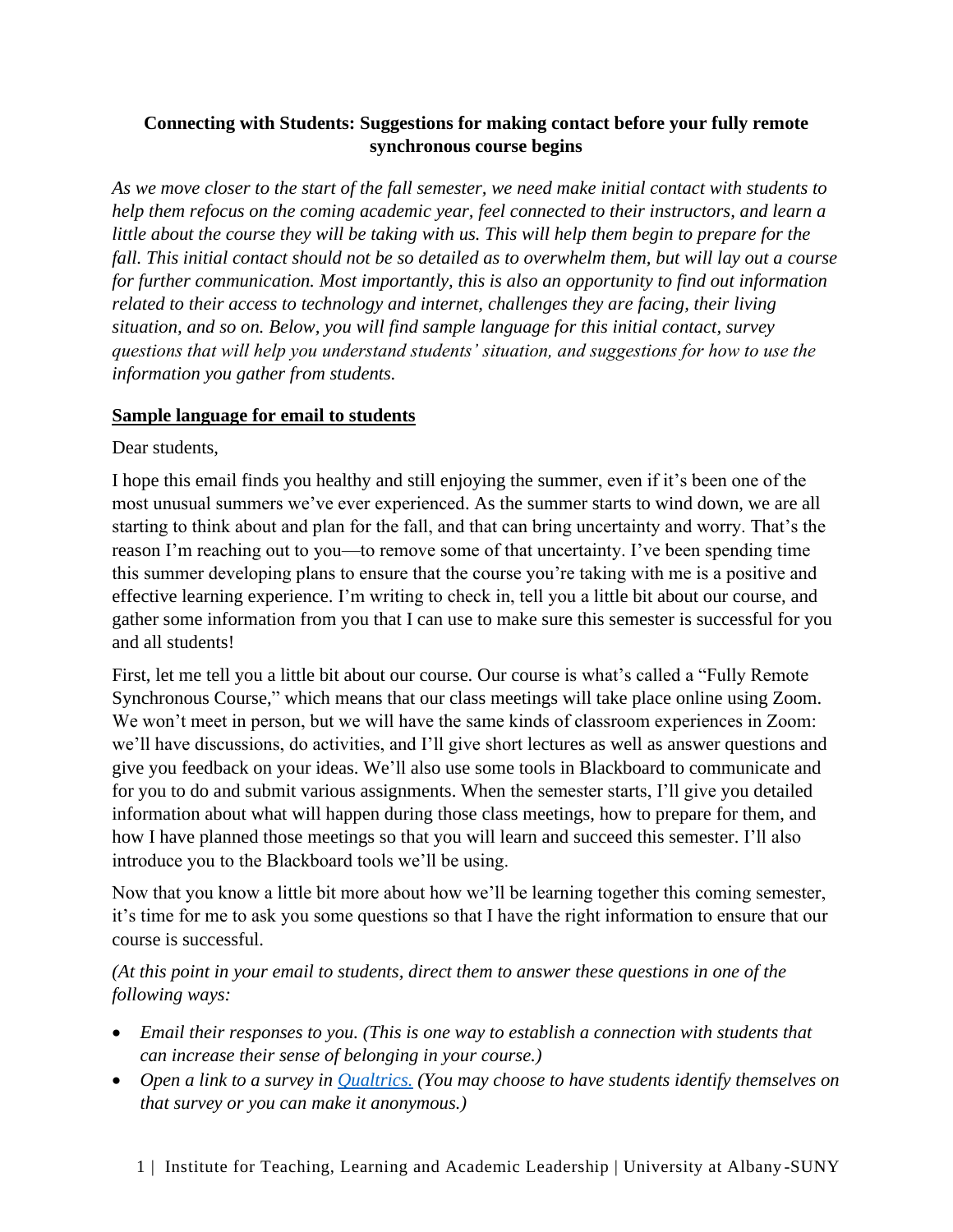• *Log in to your course in Blackboard, where they can take an anonymous survey. (Your course must be available to students in order for them to use this option. Please contact ITLAL at [teachingandlearning@albany.edu](mailto:teachingandlearning@albany.edu) to request a version of this survey that can be uploaded into your Blackboard course.)*

Thank you for taking the survey. I am sure that other instructors will be asking you similar questions, but it is so important for us to learn about your situation so that we can make the best plans for the fall. I'm excited to meet you soon and I wish you continued health as you enjoy the rest of your summer! Be in touch!

## **Survey questions**

1. Where will you be living during the fall semester? (Dorm, Apartment in Albany, Home away from Albany but in the U.S., Home outside of the U.S.)

Follow-up question: What concerns do you have about where you will be living? For example, if you are in an apartment in Albany, do you have concerns about getting to our class meetings on time? If you are living in a time zone that is different from New York time, do you have concerns about class meetings or making deadlines for activities or exams?

2. Do you have a device that allows you to use Zoom, Blackboard, and

Follow-up questions: What device do you have? Did you have any problems using that device during the spring semester to go to classes remotely or to use Blackboard or to do other required course work? Are you the only person using that device? If you have to share that device with another person, what concerns do you have?

3. Do you have a camera and a microphone that allow you to speak and be seen on Zoom?

Follow-up question: What concerns do you have about your camera and microphone?

4. Do you have reliable high-speed internet?

Follow-up question: What concerns do you have about your internet connection?

- 5. Do you have a quiet place to do your school work in your home or dorm? Follow-up question: What are your concerns about working in your home or dorm?
- 6. What other concerns do you have? Please share with me any challenges or questions that you have about the coming semester and about our course.

## **Using the information you gather from students**

Students may provide information in the survey that will require you to make some small changes in how you approach teaching. Below you'll find guidance about what the survey may indicate and how you can respond to students in helpful ways.

Survey indicates: Some students have concerns about getting to class on time because they have to get from a face-to-face class back to their dorm quickly or they have to drive home after attending a face-to-face class.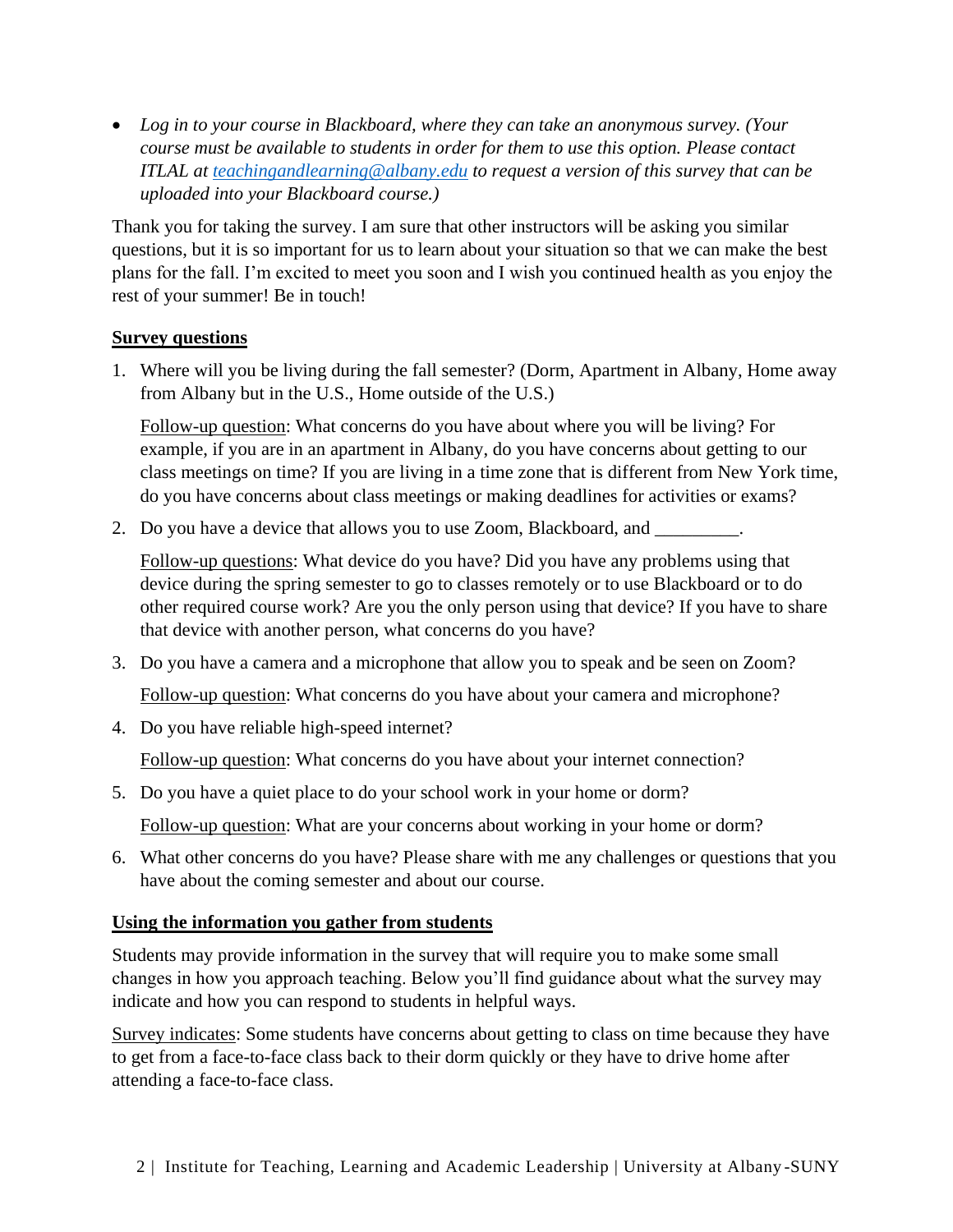Instructor response: Let students know that you understand the complexities of navigating the campus or traffic during the pandemic and indicate that you expect it will take students about 5- 10 extra minutes to "arrive" and get settled in your Zoom class meeting. Tell them that these first minutes of class will be time for you to greet and orient students but that you won't be starting activities during that time. Remind them that you will take their situation into consideration if they are late to class and that you intend to be flexible with students.

Survey indicates: Some students live in a different time zone and have concerns about joining the class remotely.

Instructor response: Make sure students understand that you are sympathetic with the situation and that you realize it might be difficult for students to share their video during class time if the time difference makes that awkward. Reassure students that deadlines for work submission on Blackboard can be shifted to make allowances for time differences. If you class involves peers working together, consider how you will create groupings that allow all students to find times to meet.

Survey indicates: Some students do not have a reliable device, have limited access to a device, or certain software does not run on their device.

Instructor response: You can begin by normalizing the challenge those students face (they may feel ashamed by their situation) and then help them by referring them to the resources the university provides on pages 13 and 14 of the [Fall 2020 Return to UAlbany Student Guide.](http://albany.edu/covid-19/student-guide.pdf) Then troubleshoot specific needs students have, such as not being able to run required software by contacting ITS or colleagues to find a workaround. Communicate this plan and the resulting recommendations to students.

Survey indicates: Some students do not have access to a webcam.

Instructor response: You can begin by normalizing the challenge those students face (they may feel ashamed by their situation) and then help them by referring them to the resources the university provides on pages 13 and 14 of the [Fall 2020 Return to UAlbany Student Guide.](http://albany.edu/covid-19/student-guide.pdf) Students may need a webcam to participate in synchronous Zoom class meetings, synchronous Zoom office hours, in Zoom meetings with classmates, or for other instructional purposes. Until they are able to they are able to purchase or borrow a webcam, you can suggest students use the chat function to interact during synchronous Zoom meetings and use email and phone to connect with you and with classmates. Make sure that you structure these forms of interaction for students so that they feel fully included. You can, for example, review the chat at a few key moments during class meetings or office hours to respond to student ideas and questions.

Survey indicates: Some students do not have reliable high-speed internet in their home.

Instructor response: You can begin by normalizing the challenge those students face (they may feel ashamed by their situation). You can assure students that it is acceptable to turn off their visual feed during synchronous Zoom class meetings or office hours as that can help with connectivity. You can also let them know that you will remain flexible with deadlines for